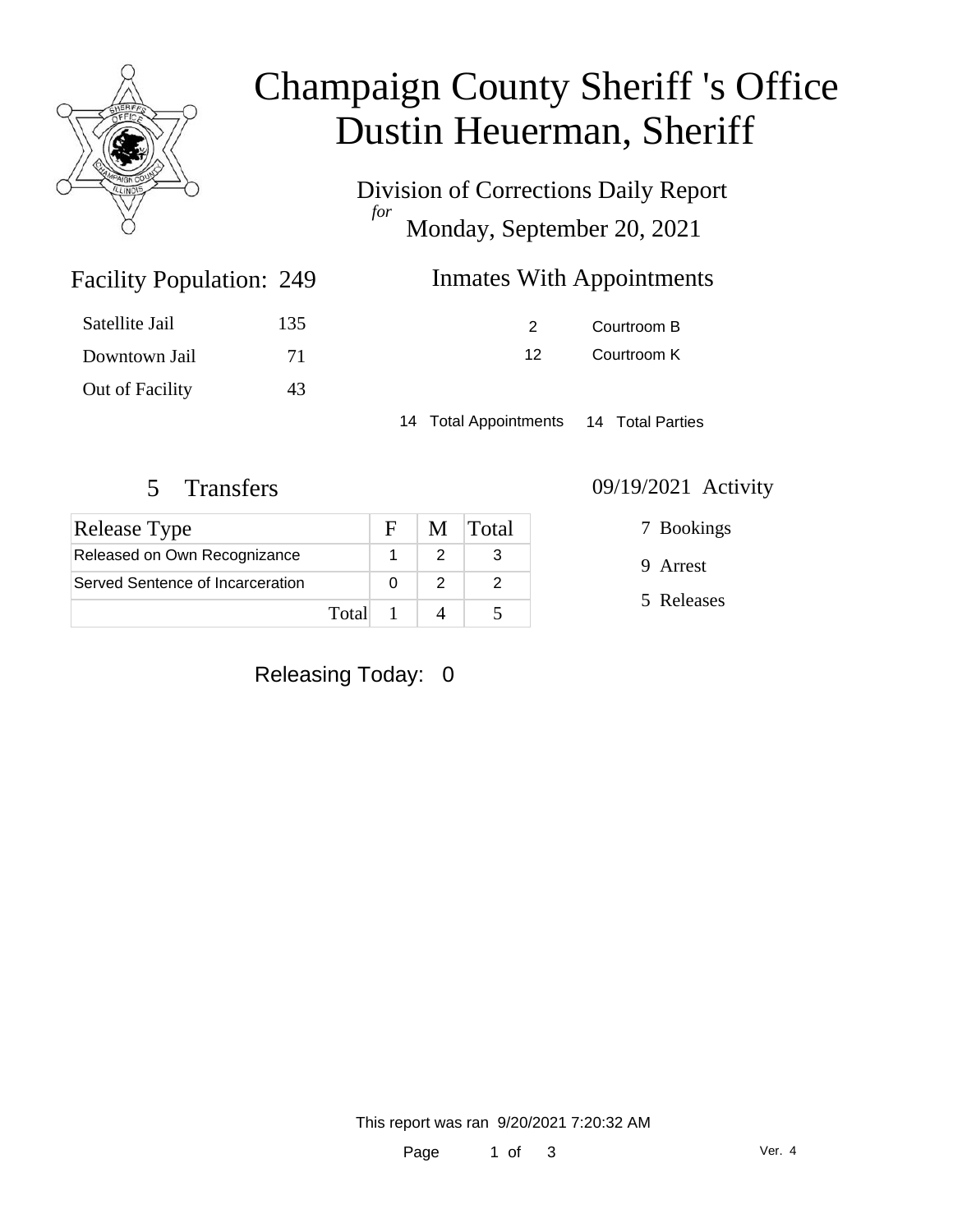

# Champaign County Sheriff 's Office Dustin Heuerman, Sheriff

Division of Corrections Daily Report *for* Monday, September 20, 2021

Custody Status Count

- Civil Other 1
- Civil Sentenced CCCC 1
- Electronic Home Dentention 14
	- Felony Arraignment 15
		- Felony Other 2
	- Felony Pre-Sentence 5
		- Felony Pre-Trial 164
	- Felony Pre-Trial DUI 1
	- Felony Sentenced CCSO 4
	- Felony Sentenced IDOC 13
		- Hold Other 3
		- Hold Sentenced IDOC 1
	- Misdemeanor Arraignment 3
		- Misdemeanor Pre-Trial 2
			- Petition to Revoke 5
			- Remanded to DHS 15
				- Total 249

This report was ran 9/20/2021 7:20:32 AM